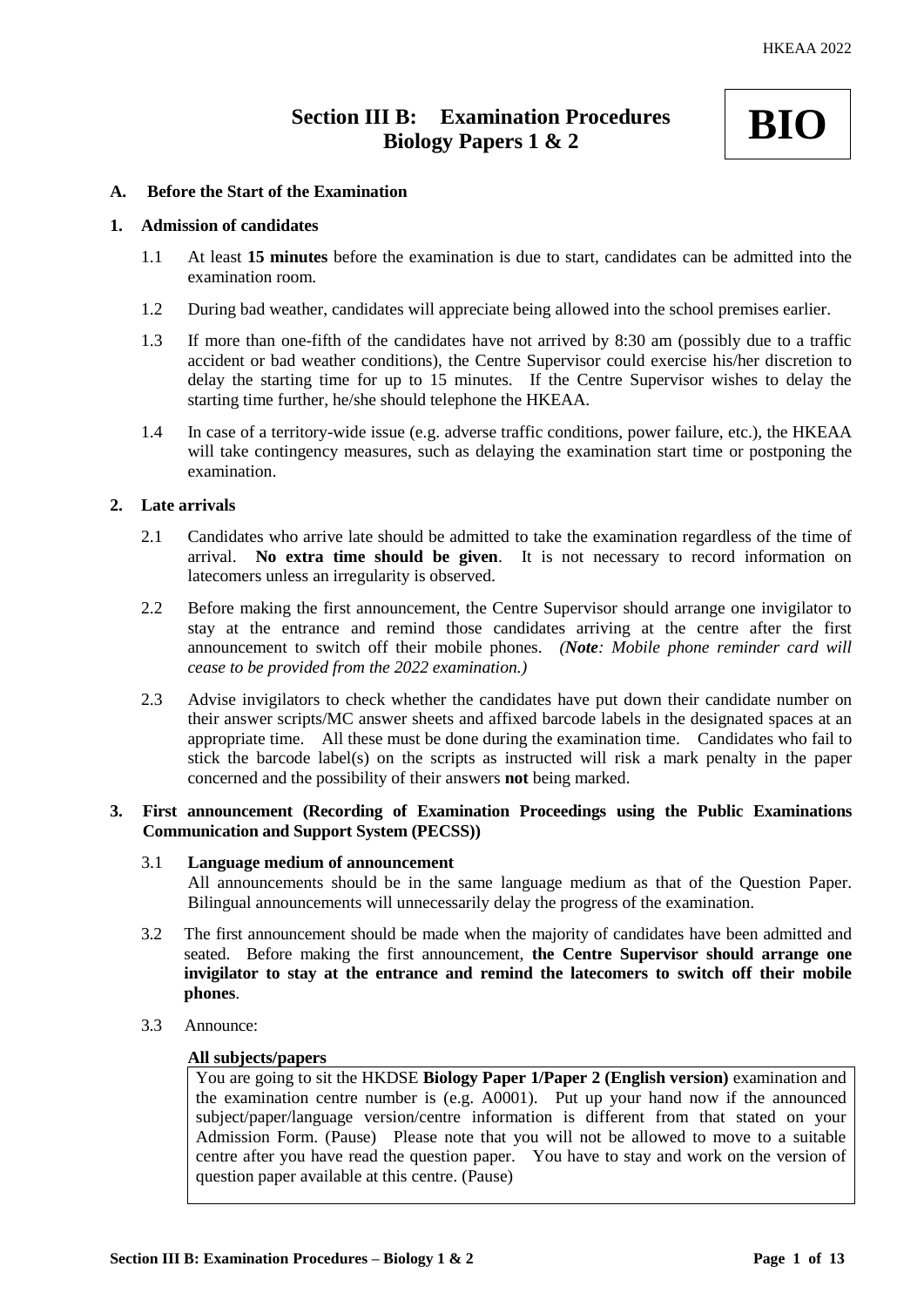The 'Public Examinations Communication  $\&$  Support System' has been installed at this examination centre. The centre conditions and examination proceedings will be recorded. Only authorised persons of the HKEAA can view, store or handle the recordings. The recordings will be destroyed upon closing of the examination year.

3.4 In case a candidate claims that the subject/paper/language version/centre information announced by the Centre Supervisor is different from that stated on his/her Admission Form, the **Centre Supervisor should arrange an invigilator to distribute the 'Notes for Wrong Centre or Wrong Version Candidates'** (**SR3(Notes) -** see *Specimen 40*) to the candidate concerned and let him/her decide whether or not to remain sitting the examination in this centre. For handling cases of wrong centre/wrong version candidates, please refer to *Section IV paragraphs 15 and 16*.

## **4. Second announcement (Checking of personal belongings)**

Announce:

## **(All subjects/papers)**

Check that you have taken the correct seat according to the seat number as stated on your Admission Form. Place your Admission Form and Identity Card or identification document on the top right-hand corner of your desk and not inside any folder. If you bring a folder, you must put it under your chair. Put up your hand if you have any questions. (Pause)

Put all the stationery you need to use on your desk. If you have brought a pencil case, put it in your bag or under your chair. (Pause)

If you intend to use a calculator during the examination, put the calculator on your desk. Remove the calculator cover/jacket and place it inside your bag or under the chair. Check your calculator now to make sure that no writings or markings have been made on the calculator. (Pause)

If you have brought a mobile phone, take out the phone now. Check to see if it has been switched off. (Pause) If not, switch it off now. You should also ensure that the alarm function of the phone has also been turned off and no sound will be emitted. (Pause for 15 seconds to ensure that candidates are complying with the instructions)

Now place the phone under your chair in a position clearly visible to the invigilators. (Pause)

If you have question paper(s) from previous examination session(s), notes, pieces of paper, books and dictionaries etc., put them in your bag. If you have brought any electronic devices (such as tablet, multimedia player, electronic dictionary, databank watch, smart watch, wireless earphones or other wearable technologies with communication or data storage functions, etc.), or articles that can emit sound, switch them off now (if possible) and put them in your bag or under your chair. (Pause)

Zip up your bag and put it under your chair. Do not leave your bag in the aisle. If you do not have a bag, put your purse and your mobile phone under your chair but bring all your other belongings to the front of the hall and put them … (Please clearly tell the candidates the location which you assign and ask an invigilator to assist).

Please note that if you are found to have any unauthorised materials on your desk or in the drawer of your desk, on your body or in your clothing after the Question Papers have been distributed, or any electronic devices (including mobile phone) switched on during the examination, you will receive a mark penalty, subject downgrading or even be disqualified from the whole examination.

Put up your hand if you have any questions. (Pause)

#### **Note:**

Repeat this announcement nearer the start of the examination if there are a lot of latecomers.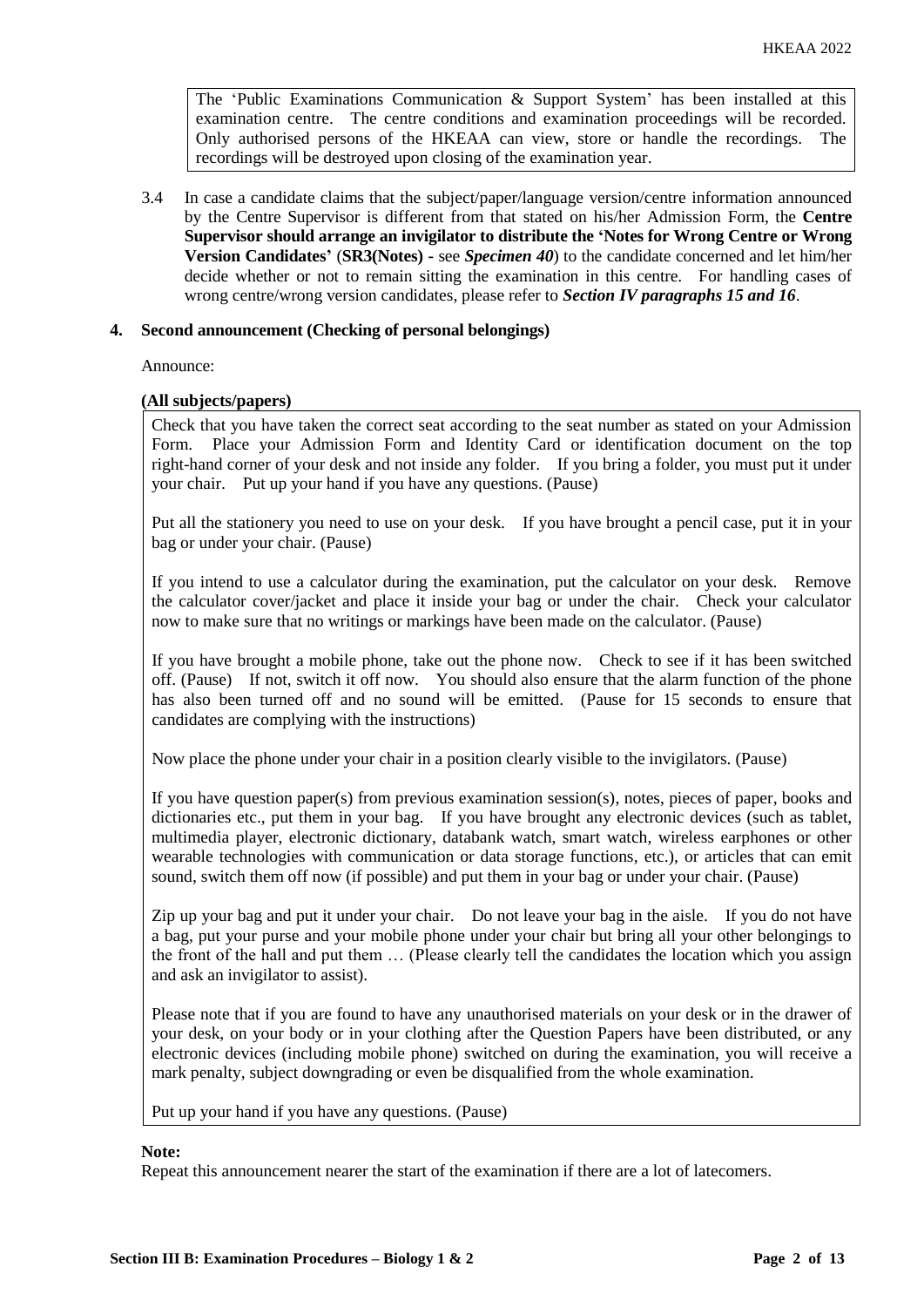The Centre Supervisor should ask the invigilators to check that the candidates follow these instructions. **Before the examination begins, should no mobile phone be found under a candidate's chair, invigilators may ask the candidate concerned if he/she has brought a mobile phone.**

## **5. Third announcement (Checking of barcode labels)**

## **Biology 1**

You should have on your desk a barcode sheet. Put up your hand if you do not. (Pause)

Your English name has been printed on the top of the barcode sheet. Each barcode label on the sheet has been printed with your candidate number, centre number, seat number and the subject/paper name. Please check to make sure that you have been given the correct barcode sheet. Put up your hand if you have any questions. (Pause)

After the start of the examination, you should first write your Candidate Number in the boxes provided on the front cover of the Question-Answer Book. You should copy your Candidate Number from your Admission Form. Moreover, you should stick barcode labels in the designated spaces on the cover and the inner pages of your Question-Answer Book. You should also stick a barcode label, write your Candidate Number and name and sign on the MC answer sheet.

If you use a supplementary answer sheet or graph paper, you should also write your Candidate Number and affix a barcode label in the designated space. Do not fold, scratch or stain the barcode labels.

No extra time will be given to candidates for sticking the barcode labels on after the 'Stop working' announcement.

Each page of the Question-Answer Book, supplementary answer sheet and graph paper has been printed with a page number. Do not change any of the page numbers or write your answers near them as this might affect the scanning of your script. It should also be noted that answers written in the margins will not be marked.

# **Biology 2**

You should have on your desk a barcode sheet. Put up your hand if you do not. (Pause)

Your English name has been printed on the top of the barcode sheet. Each barcode label on the sheet has been printed with your candidate number, centre number, seat number and the subject/paper name. Please check to make sure that you have been given the correct barcode sheet. Put up your hand if you have any questions. (Pause)

After the start of the examination, you should first write your Candidate Number in the boxes provided on the front cover of your Answer Book. You should copy your Candidate Number from your Admission Form. Moreover, you should stick barcode labels in the designated spaces on the cover and the inner pages of your Answer Book.

If you use a supplementary answer sheet, you should also write your Candidate Number and affix a barcode label in the designated space. Do not fold, scratch or stain the barcode labels.

No extra time will be given to candidates for sticking the barcode labels on after the 'Stop working' announcement.

Each page of the Answer Book and supplementary answer sheet has been printed with a page number. Do not change any of the page numbers or write your answers near them as this might affect the scanning of your script. It should also be noted that answers written in the margins will not be marked.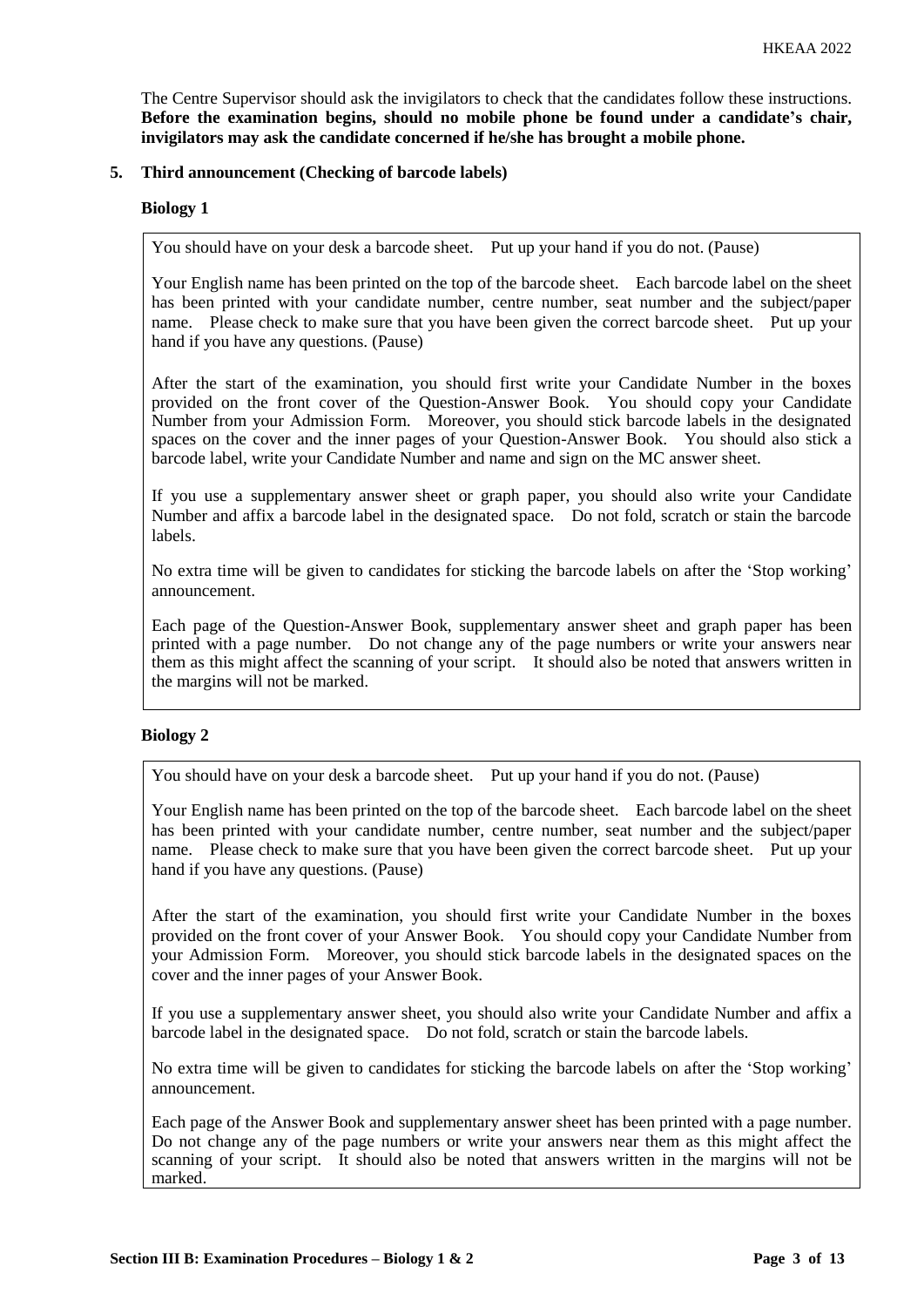# **6. Fourth announcement (Checking of MC answer sheets / Answer Books)**

# **Biology 1**

You should have on your desk an MC answer sheet. Put up your hand if you do not. (Pause) Now, read the Instructions on the MC answer sheet. (Pause)

# **Biology 2**

You should have on your desk an Answer Book. Put up your hand if you do not. (Pause)

You should enter the question number on the front cover of the Answer Book and mark the corresponding question number box on each page of the Answer Book and supplementary answer sheets on which you have written any answers. Start each question on a new page.

No extra time will be given to candidates for filling in the question number boxes after the 'Stop working' announcement.

Now, read the Instructions on the Answer Book. (Pause)

# **7. Fifth announcement (Distribution of Question Papers / Question-Answer Books)**

The Centre Supervisor should check carefully whether the Question Papers/Question-Answer Books are **for the correct session**. The Centre Supervisor should then unseal and **open the packets of Question Papers/Question-Answer Books in front of the invigilators and candidates**. After ensuring that there are sufficient copies for distribution, announce:

## **Biology 1**

The Question Paper and Question-Answer Book will be distributed now. Make sure you have put away all unauthorised articles; otherwise you will be penalised. (Pause to allow sufficient time, say 10 seconds, for candidates to put away their unauthorised articles)

Do not turn over your Question Paper or Question-Answer Book and do not start writing until you are told to do so.

# **Biology 2**

The Question Paper will be distributed now. Make sure you have put away all unauthorised articles; otherwise you will be penalised. (Pause to allow sufficient time, say 10 seconds, for candidates to put away their unauthorised articles)

Do not turn over your Question Paper and do not start writing until you are told to do so.

The Centre Supervisor should then give the Question Papers/Question-Answer Books to the invigilators and instruct them to distribute the papers to the candidates, with **the cover of the Question Papers/Question-Answer Books facing up**.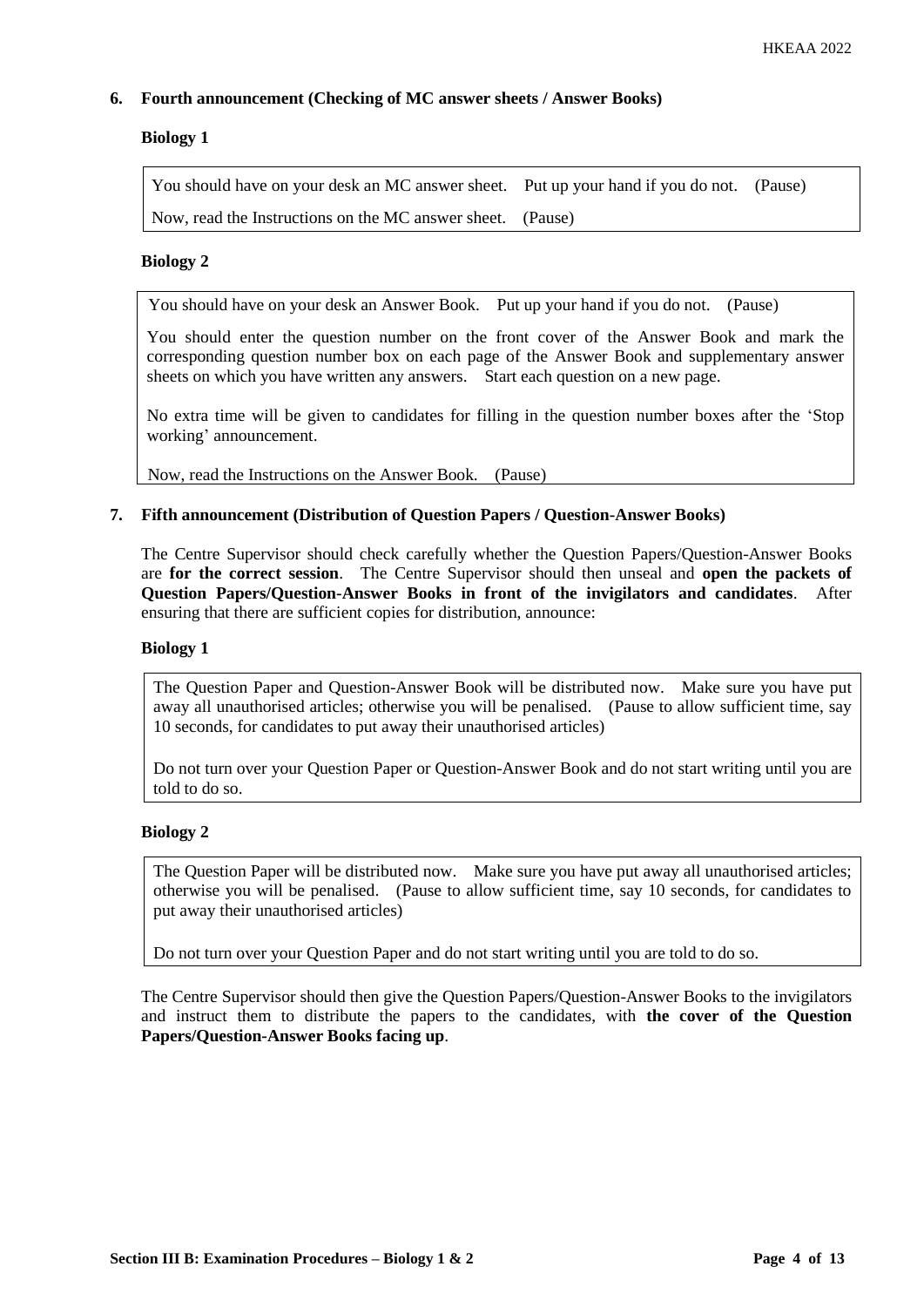# **8. Sixth announcement (Checking of Question Papers / Question-Answer Books)**

# **Biology 1**

You should have on your desk a Question Paper, an MC answer sheet and a Question-Answer Book. Put up your hand if you do not. (Pause)

Answers for Section A must be marked on the MC answer sheet and answers for Section B should be put in the Question-Answer Book. You are advised to use a pencil to mark the answers on the MC answer sheet and use a blue or black pen to write the answers on the Question-Answer Book. Do not fold or puncture the MC answer sheet.

Now, read the Instructions on the cover of the Question Paper and Question-Answer Book. Do not turn over the Question Paper and Question-Answer Book until you are told to do so. (Pause for 15 seconds)

# **Biology 2**

You should have on your desk a Question Paper and an Answer Book. Put up your hand if you do not. (Pause)

Now, read the Instructions on the cover of the Question Paper. Do not turn over the Question Paper until you are told to do so. (Pause for 15 seconds)

# **9. Seventh announcement (Checking of Question Papers and start of the examination)**

9.1 Before the start of the examination, the Centre Supervisor should remind candidates to make sure that they do not have any electronic devices (including mobile phones) switched on or on the body. Then ask the candidates to open the Question Paper/Question-Answer Book to **check the number of pages/questions**. After the start of the examination, candidates should first write their candidate number in the boxes provided on the MC answer sheet and the front cover of their Answer Book/Question-Answer Book (candidates should also write their name and sign on the MC answer sheet), and affix barcode labels in the designated spaces on the MC answer sheet, the front cover and the inner pages of the Answer book/Question-Answer Book according to the instructions on the cover. No extra time will be given to candidates for sticking the barcode labels after the 'Stop working' announcement.

# **Biology 1**

Before the examination begins, make sure that you have switched off your mobile phone, including the alarm function, and that you do not have any electronic devices on the body. (Pause to allow sufficient time, say 30 seconds, for candidates to do the final check)

Check your Question Paper and Question-Answer Book to make sure that there are no missing questions. Words like '**End of Paper**' or '**End of Section**' should appear after the last question. (Pause)

**Close the Question Paper and Question-Answer Book after checking.**

**After the announcement of the start of the examination**, you should first write your Candidate Number in the boxes provided on the front cover of the Question-Answer Book. You should copy your Candidate Number from your Admission Form. You should stick barcode labels in the designated spaces on the cover and the inner pages of your Question-Answer Book according to the Instructions on the cover. You should also stick a barcode label, write your Candidate Number and name and sign on the MC answer sheet.

**No extra time will be given** to candidates for sticking barcode labels after the 'Stop working' announcement.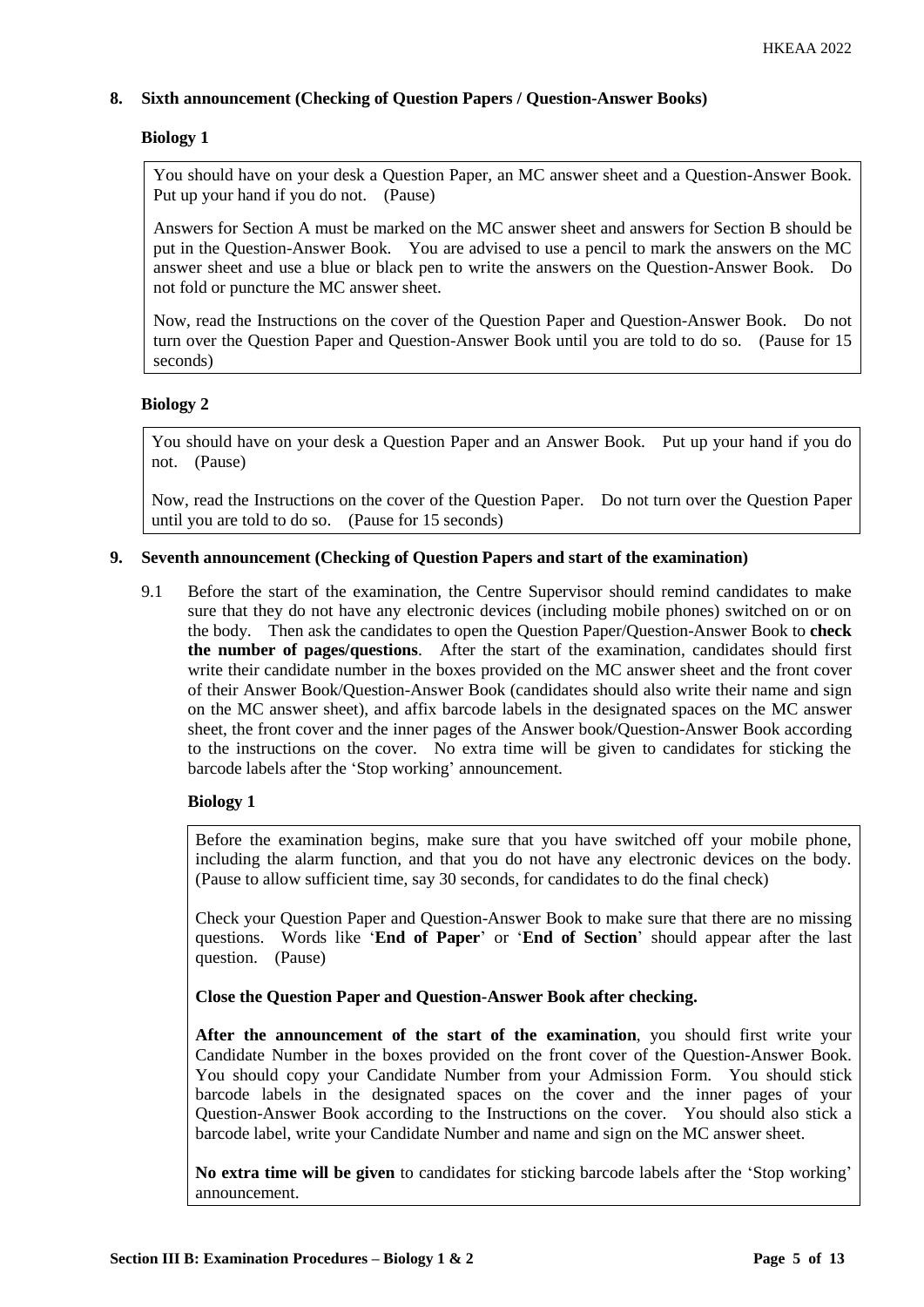Before the examination begins, make sure that you have switched off your mobile phone, including the alarm function, and that you do not have any electronic devices on the body. (Pause to allow sufficient time, say 30 seconds, for candidates to do the final check)

Check your Question Paper to make sure that there are no missing questions. Words like '**End of Paper**' or '**End of Section**' should appear after the last question. (Pause)

**Close the Question Paper after checking.**

**After the announcement of the start of the examination**, you should first write your Candidate Number in the boxes provided on the front cover of the Answer Book. You should copy your Candidate Number from your Admission Form. You should stick barcode labels in the designated spaces on the cover and the inner pages of your Answer Book according to the Instructions on the cover.

**No extra time will be given** to candidates for sticking barcode labels after the 'Stop working' announcement.

- 9.2 The Centre Supervisor should **check if there is any Special Notice** which contains last-minute messages to candidates. The Special Notice, if any, is in a **bright yellow envelope** (see *Specimen 9*). If there is a Special Notice for the session, make an announcement according to the instructions in the Special Notice and write down the contents of the Special Notice on the blackboard for the candidates' reference, particularly the latecomers.
- 9.3 If there are no questions from the candidates, the Centre Supervisor should give the signal to begin by announcing:

**Biology 1 and 2** (leaving early is allowed during the period after the first 30 minutes and before the last 15 minutes)

If you wish to leave early, you should put up your hand to seek an invigilator's permission. Early leavers are not allowed to take away the question papers.

According to the hall clock (my watch), the time is \_\_\_\_. The finishing time is \_\_\_\_. You may now start.

- 9.4 After the 'You may now start' announcement, the Centre Supervisor should write the actual starting time and the correct finishing time on the blackboard for the information of candidates and invigilators.
- 9.5 The Centre Supervisor should avoid the practice of writing up the starting and finishing times in advance, and should do this **only** when the precise times are known. If the hall has a clock visible to the candidates and is functioning properly (see **Notes** below), the Centre Supervisor should time the examination according to this clock. The Centre Supervisor may also refer to the digital timer available on the computer desktop of PECSS. Apart from providing a countdown of the examination time, the timer also provides reminders of the last 15 minutes, last 5 minutes and end of the examination session. The Centre Supervisor must ensure that candidates are given the full amount of time as specified on the Question Paper/Question-Answer Book. **No extra time** should be given to the candidates for reading the Question Paper or for any other reason without specific instructions from the HKEAA.

#### **Notes:**

(1) The Centre Supervisor should check whether the hall clock is functioning properly before the start of the examination. If not, candidates should be reminded not to refer to the clock during the examination.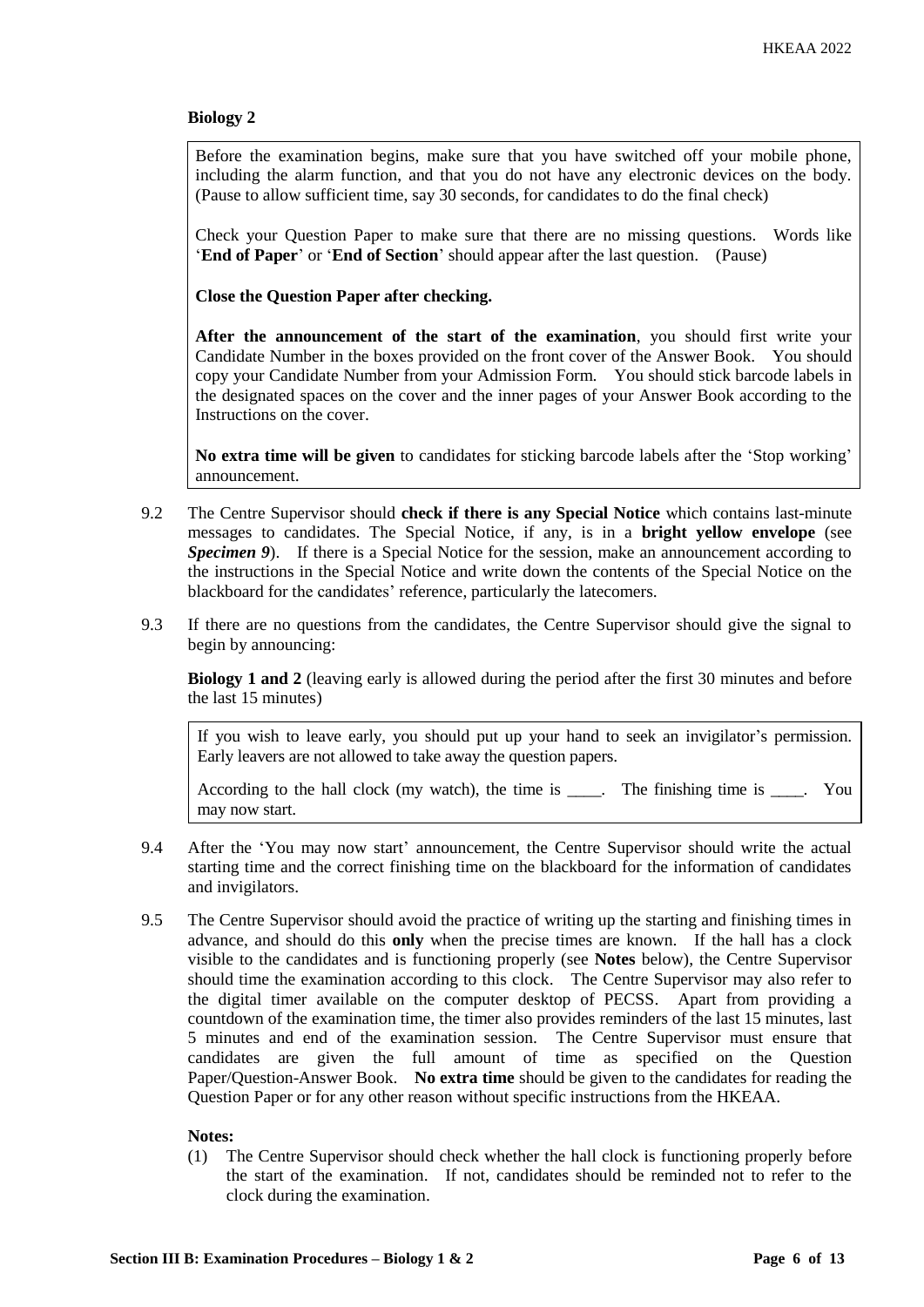- (2) If there are two clocks in the hall (say one in the front of the hall and one at the back), the Centre Supervisor should use the one facing the candidates and inform the candidates of the clock he/she is using for timing the examination in order to avoid misunderstanding.
- 9.6 The Centre Supervisor should ensure that all examinations start punctually as scheduled in the timetable. If under special circumstances an examination has to be delayed (due to bad weather or insufficient Question Papers/Question-Answer Books being made available), the Centre Supervisor should ensure that the candidates are given the full amount of time as specified on the Question Paper/Question-Answer Book. **Under no circumstances should an examination start before the scheduled time.**
- 9.7 Write the actual starting time and finishing time at the end of the session in the spaces provided on the Sessional Report (for elective subjects) (See *Specimen 20C*).

#### **B. Procedures after the Start of the Examination**

## **10. Checking the Admission Forms and Identification Documents**

Please refer to *Section III A paragraph 3* for details.

## **11. Taking of Candidates' Attendance**

Please refer to *Section III A paragraph 4* for details.

#### **12. Collecting Question Papers and answer books from vacant seats**

12.1 **30 minutes** after the start of the examination, ask the invigilators to collect the Question Paper/Answer Book/Question-Answer Book/MC answer sheet/barcode sheet from each vacant seat and return them to the Centre Supervisor. The Centre Supervisor is advised to put the blank Answer Books/Question-Answer Books/MC answer sheets inside a designated box/plastic bag to avoid mixing them up with the candidates' scripts to be collected at the end of the examination.

The Centre Supervisor should ask the invigilators to select 'Recording Absentees' from the Main Menu of their barcode scanner, scan the barcode sheets of the absentees, and upload the absentees' records to the ASTS programme before the absentees' barcode sheets are put inside the barcode sheet envelope (see *Specimen 30B*).

- 12.2 The school can retain the surplus Question Papers (including Multiple-Choice Question Papers and Question-Answer Books).
- 12.3 In the case of a candidate **requesting to have another Answer Book/Question-Answer Book**, the request should not normally be accepted. Supplementary answer sheets should be supplied.

## **13. Early leavers**

- 13.1 Early leave is not allowed for the Listening papers and Multiple-Choice papers (i.e. Music Paper 1/Mathematics Compulsory Part Paper 2/Economics Paper 1).
- 13.2 For other subjects/papers, candidates may leave the examination room after the first 30 minutes of the session to 15 minutes before the end of the session. Candidates wishing to leave during the permitted time must raise their hand to summon an invigilator. Before a candidate is given permission to leave, the invigilator should ensure that (1) the candidate number has been put down and barcode labels have been affixed in the designated spaces of the answer script even if no attempt has been made to answer any questions; and (2) the question number box on each page of the answer script has been marked. **Early leavers are not allowed to take away the Question Papers.**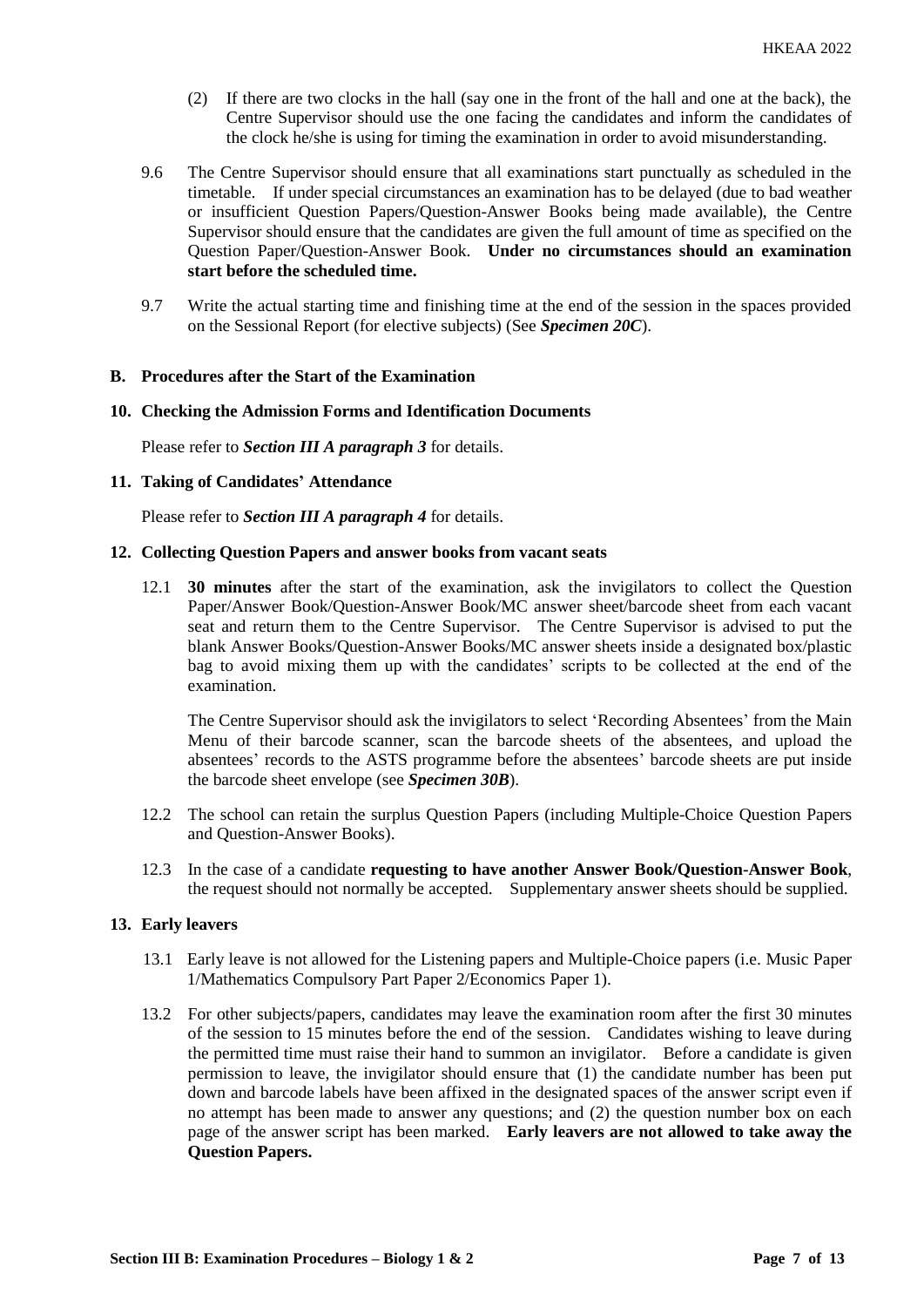- 13.3 The Centre Supervisor should report in detail (time of the incident, circumstances, etc.) any candidate who has left the examination room without permission or who has taken away the Question Paper on Report Form SR4g (see *Specimen 23A*).
- 13.4 If a candidate claims to be sick and wishes to leave outside the permitted time, he/she should state his/her reasons on Report Form SR4g for follow up by the HKEAA. He/she has to write his/her name and address in the space provided on the form. Please complete the attendance taking for the candidate and follow the script collection procedures as described in *paragraph 13.2* before letting the candidate leave.
- 13.5 The Question Papers and answer scripts of early leavers should be left on the candidates' desks. **The answer scripts should be collected at the end of the session together with those of other candidates** and placed in the appropriate script envelope while the Question Papers can be treated as ordinary surplus Question Papers which can be kept by the school.

## **14. Questions raised by candidates**

Please refer to *Section III A paragraph 5* for details.

## **15. Toilet arrangements**

Please refer to *Section III A paragraph 6* for details.

## **C. Report Forms**

## **16. If the Centre Supervisor wishes to make a report about the conduct of the examination, he/she can use the following report forms:**

- Form SR1 Candidates without Admission Form/Identification Document<br>Form SR3 Candidates Attended the Wrong Examination Centre/Sub
- Form SR3 Candidates Attended the Wrong Examination Centre/Subject/Paper/Module/ Language Version not on Admission Form
- Form SR4g Examination Irregularities (cheating/insufficient papers/candidates' disobeying the 'Stop working' instructions, etc.)
- Form SR4b Examination Irregularities (Barcodes)
- Form SR4c Examination Irregularities (Calculators)
- Form SR4p ― Examination Irregularities (Mobile Phones/Electronic Devices/Sounding Devices)
- Form SR4t Candidates Going to the Toilet<br>Form SR4i Examination Irregularities (Invi
- **Examination Irregularities (Invigilators)**
- Sessional Report (for elective subjects)

# **D. End of Examination**

# **17. Eighth announcement (Reminding candidates of the time left)**

17.1 15 minutes before the end of the session, the Centre Supervisor should announce:

# **Biology 1**

You have 15 minutes left. You are not allowed to leave the examination room until you are told to do so.

Make sure you have written your Candidate Number and name, stuck a barcode label and signed on the MC answer sheet. Also, make sure you have written your Candidate Number and stuck barcode labels in the designated spaces of the Question-Answer Book.

No extra time will be given to candidates for sticking the barcode labels after the 'Stop working' announcement.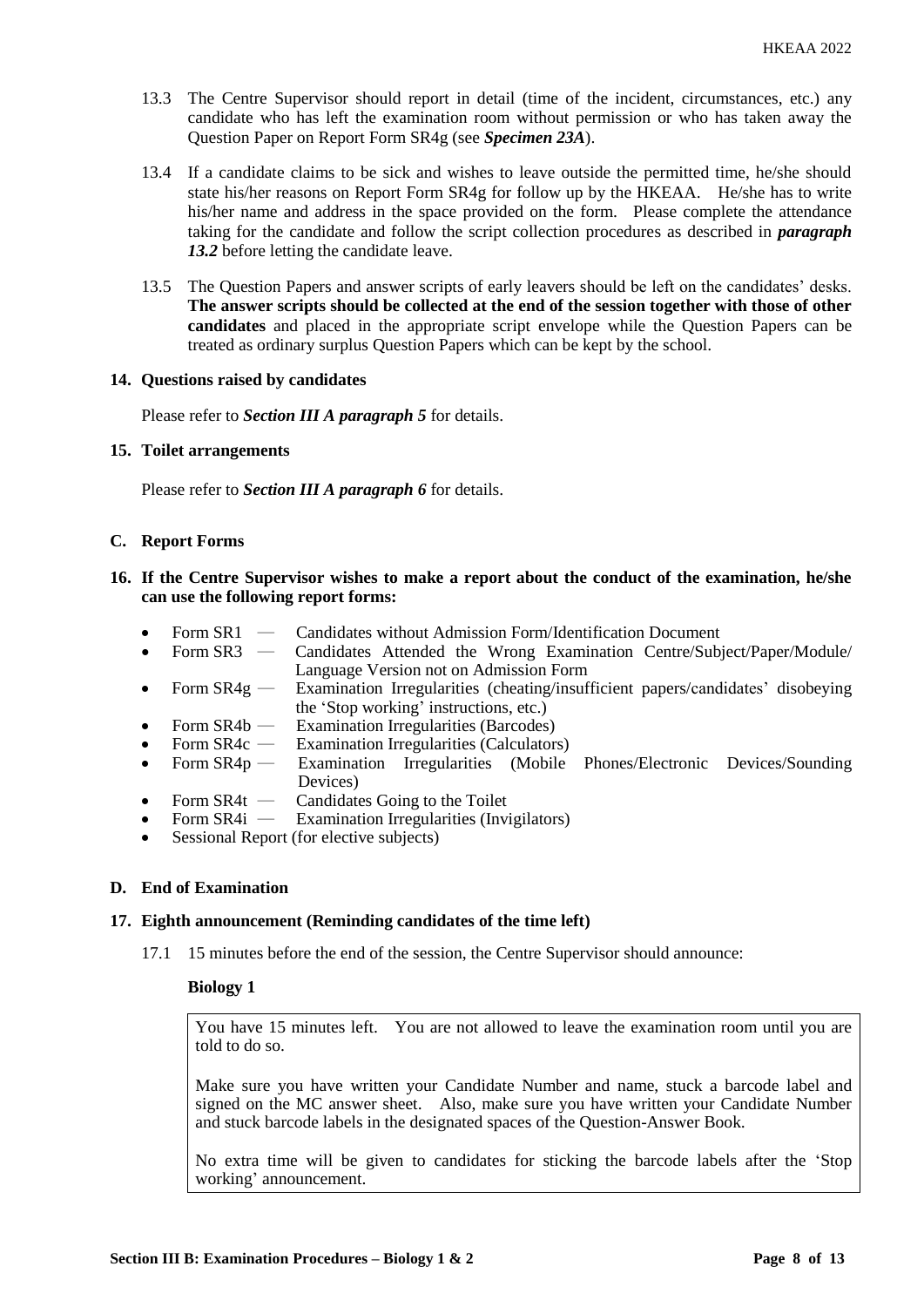You have 15 minutes left. You are not allowed to leave the examination room until you are told to do so.

Make sure you have marked the appropriate question number in the question number box on each page and on the cover of the Answer Book; otherwise the markers may not know which questions you have answered. Besides, make sure you have written your Candidate Number and stuck barcode labels in the designated spaces.

No extra time will be given to candidates for sticking the barcode labels or filling in the question number boxes after the 'Stop working' announcement.

17.2 5 minutes before the end of the session, the Centre Supervisor should announce:

## **Biology 1**

You have 5 minutes left. Make sure you have written your Candidate Number and stuck barcode labels in the designated spaces on the MC answer sheet, Question-Answer Book and all supplementary answer sheets or graph paper.

**Remember to enter the question number and mark the question number box on all appropriate pages.** 

Cross out all unwanted materials. You will *NOT* be allowed to work on your Question-Answer Book, MC answer sheet and supplementary answer sheets or graph paper including affixing barcode labels, using an eraser, filling in question numbers or holding any stationery after the 'Stop working' announcement.

# **Biology 2**

You have 5 minutes left. Make sure you have written your Candidate Number and stuck barcode labels in the designated spaces on the Answer Book and all supplementary answer sheets.

# **Remember to enter the question number and mark the question number box on all appropriate pages.**

Cross out all unwanted materials. You will *NOT* be allowed to work on your Answer Book and supplementary answer sheets including affixing barcode labels, using an eraser, filling in question numbers or holding any stationery after the 'Stop working' announcement.

#### **18. Ninth announcement ('Stop working' instruction)**

18.1 When time is up, announce:

# **Biology 1**

The time now is \_\_\_\_\_. Time is up. Stop working. Put down all your stationery. **(Pause for 10 seconds to ensure that all candidates are complying with the instructions^)**

Do not pack your personal belongings until you are told to do so. Close your Question Paper and Question-Answer Book. You must not work on your answers or affix barcode labels now, otherwise you will receive a mark penalty. (Pause)

The MC answer sheet and Question-Answer Book will be collected separately. If you have supplementary answer sheets, tie them in your Question-Answer Book with the piece of string provided. Put your Question-Answer Book and MC answer sheet next to the unused barcode labels. They will also be collected separately.

Make sure that your Admission Form and identification document do not get included in your answer script.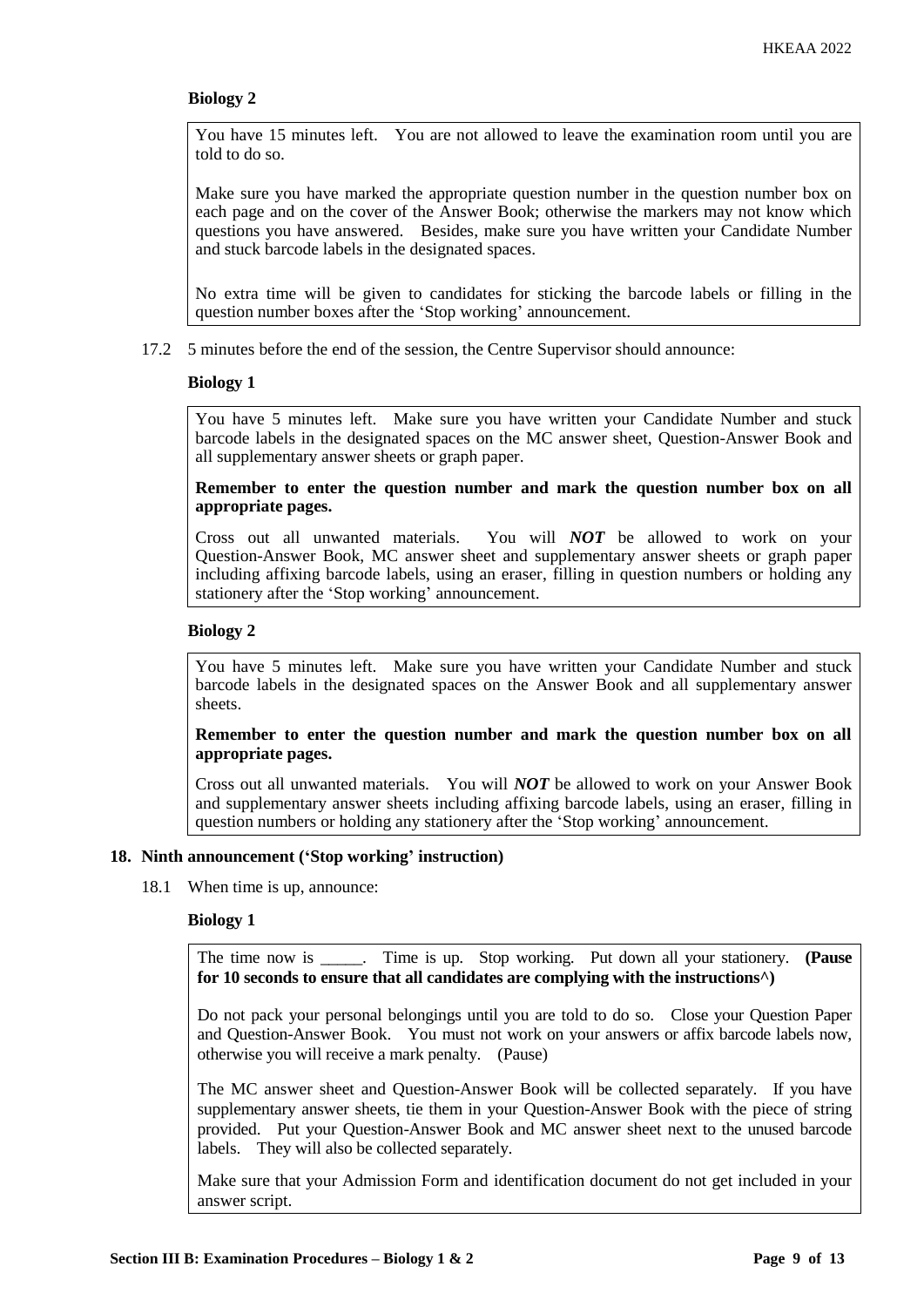The time now is \_\_\_\_\_. Time is up. Stop working. Put down all your stationery. **(Pause for 10 seconds to ensure that all candidates are complying with the instructions^)**

Do not pack your personal belongings until you are told to do so. Close your Question Paper and Answer Book. You must not work on your answers or affix barcode labels now, otherwise you will receive a mark penalty. (Pause)

If you have supplementary answer sheets, tie them in your Answer Book with the piece of string provided. Put your Answer Book next to the unused barcode labels. They will be collected separately.

Make sure that your Admission Form and identification document do not get included in your answer script.

- **^** During the 10-second pause after *'Put down all your stationery'* is announced, the Centre Supervisor should stay on the stage to ensure that the candidates follow the instructions and invigilators should check if any candidates are still working on their answer scripts (including writing, erasing/crossing out answers, holding any stationery, affixing barcode labels or filling in question numbers).
- 18.2 For handling cases of candidates disobeying the 'Stop working' instruction, please refer to *Section IV paragraph 19*.

## **19. Tenth announcement (Collection of answer scripts and examination materials)**

- **NOTE**: **With the exception of Combined Science (Biology) Section A, Combined Science (Chemistry) Section A and Combined Science (Physics) Section A**, the Question Papers of other subjects (including multiple-choice question papers) need **NOT** be collected.
- 19.1 The Centre Supervisor should announce:

#### **Biology 1**

Your Question-Answer Book and MC answer sheet will be collected now. Stay in your seat quietly until you are told to leave.

While collecting the answer scripts, if you are found not having stuck a barcode label on the cover of the Question-Answer Book or the MC answer sheet, to facilitate scanning, the invigilator will let you stick the label on the cover or the MC answer sheet under supervision. You are required to complete a report form before leaving the examination room.

# **Biology 2**

Your Answer Book will be collected now. Stay in your seat quietly until you are told to leave.

While collecting the answer scripts, if you are found not having stuck a barcode label on the cover of the Answer Book, to facilitate scanning, the invigilator will let you stick the label on the cover under supervision. You are required to complete a report form before leaving the examination room.

- 19.2 The Centre Supervisor should assign the invigilators to collect separately the answer scripts, rough-work sheets and barcode sheets (with/without remaining barcode labels), etc.
- 19.3 While collecting the Answer Books/Question-Answer Books/MC answer sheets, if an invigilator discovers that **a candidate has not put down his/her candidate number on the cover of his/her Answer Book/Question-Answer Book/MC answer sheet, the candidate can be allowed to write his/her candidate number on the cover/MC answer sheet only under the supervision of the invigilator. However, the candidate should not be allowed to fill in the question number boxes.**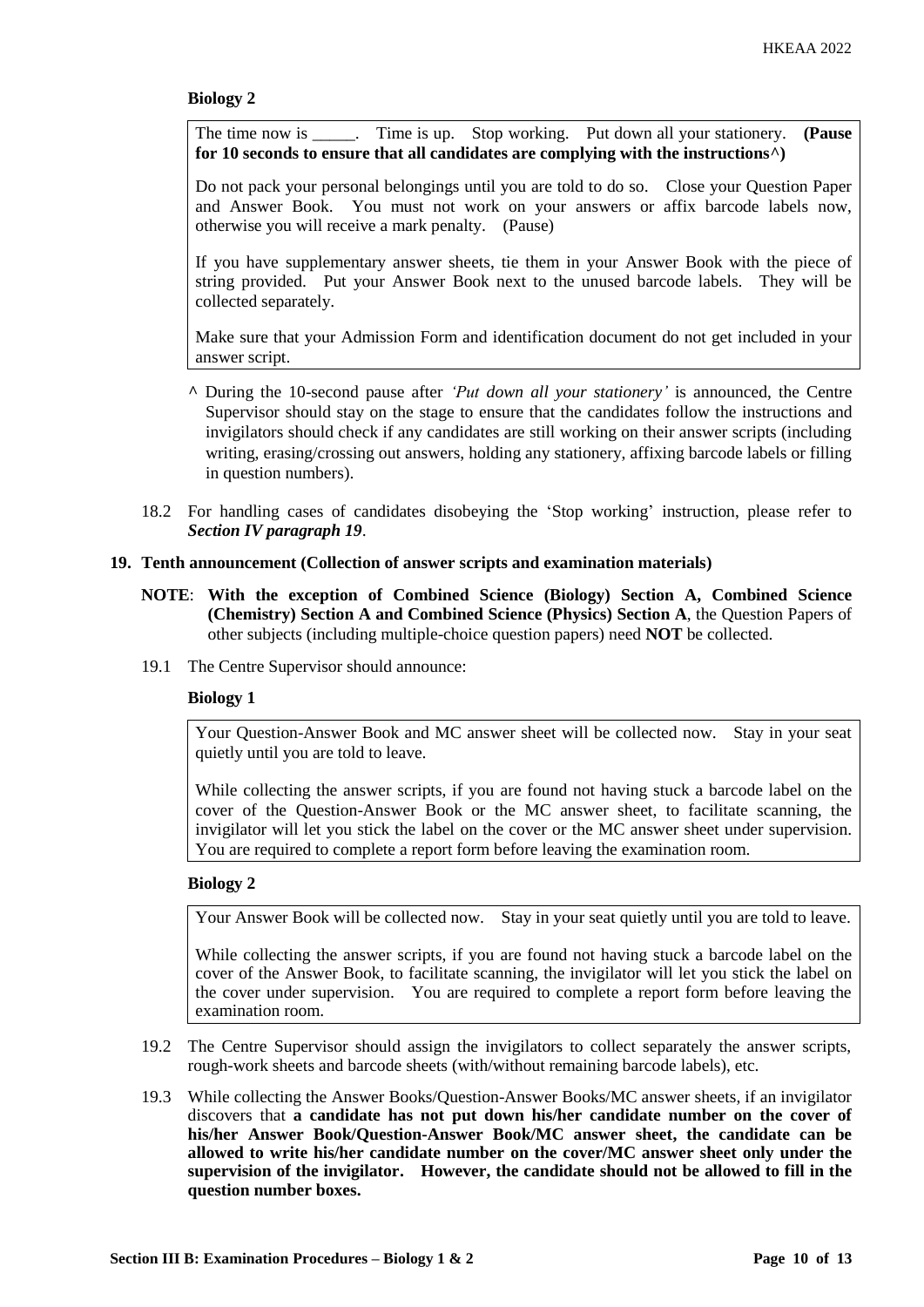19.4 While collecting the Answer Books/Question-Answer Books/MC answer sheets, if an invigilator discovers that **a candidate has not stuck any barcode labels on the cover of an Answer Book/Question-Answer Book/MC answer sheet, to facilitate scanning, the candidate should be asked to stick the barcode label on that cover/MC answer sheet under the supervision of the invigilator. A report must be made on Report Form SR4b. The candidate should be asked to sign the report form.** 

#### **20. Checking of answer scripts collected**

- 20.1 The answer scripts should be collected in candidate number order, with the smallest candidate number on top.
- 20.2 Ask the invigilators to scan the barcode labels on the scripts, including those using spare barcode labels. After scanning all answer scripts, invigilators should place the barcode scanners on the cradle for data transmission.
- 20.3 **The Centre Supervisor should check the 'Summary Report' and the 'Discrepancy Report' in the ASTS programme to ensure that the number of candidates present tallies with the number of collected scripts.** If there is a discrepancy between the attendance records and the scripts' records, the relevant information will be shown in the 'Discrepancy Report' in the ASTS programme. The Centre Supervisor should investigate the irregularities immediately. Please refer to the 'ASTS User Guide' where necessary.
- 20.4 If, at the time of scanning the barcode labels on the scripts, an invigilator discovers that a candidate has not stuck any barcode label on the cover of an Answer Book/Question-Answer book/MC answer sheet, the Answer Book/Question-Answer Book/MC answer sheet need not be scanned. The matter must be reported to the Centre Supervisor immediately and recorded on Report Form SR4b. The case will be shown in the 'Discrepancy Report' of the ASTS programme.

The Centre Supervisor should, under the page of 'Answer Script', select the relevant candidate and click 'Edit' manually to update the script record. The candidate's script record should be updated as follows:

- (i) from '0/1' to ' $\checkmark$ ' (for examinations using 1 answer book)
- (ii) from '1/2' to ' $\checkmark$ ' (for examinations using 2 answer books and 1 answer book has been scanned while the other cannot be scanned)
- (iii) from '0/2' to ' $\checkmark$ ' (for examinations using 2 answer books and both answer books cannot be scanned).

The completed Report Form SR4b and the Answer Book/Question-Answer Book/MC answer sheet should be placed in the **Envelope for Special Reports & Related Scripts/Answer Sheets**.

20.5 The Centre Supervisor should put down the total number of scripts collected in the appropriate spaces on the Sessional Report (for elective subjects).

# **21. Eleventh announcement (Dismissal of candidates)**

21.1 On completion of the collection and checking of all answer scripts, the Centre Supervisor should announce:

## **Biology 1**

The Paper 2 examination of this subject will be held at \_\_\_\_\_\_. Please come back 15 minutes before the start of the examination. You may now pack your personal belongings. Make sure you have your Admission Form, identification document and other personal belongings. (Pause) You can take away your question paper. You may now leave.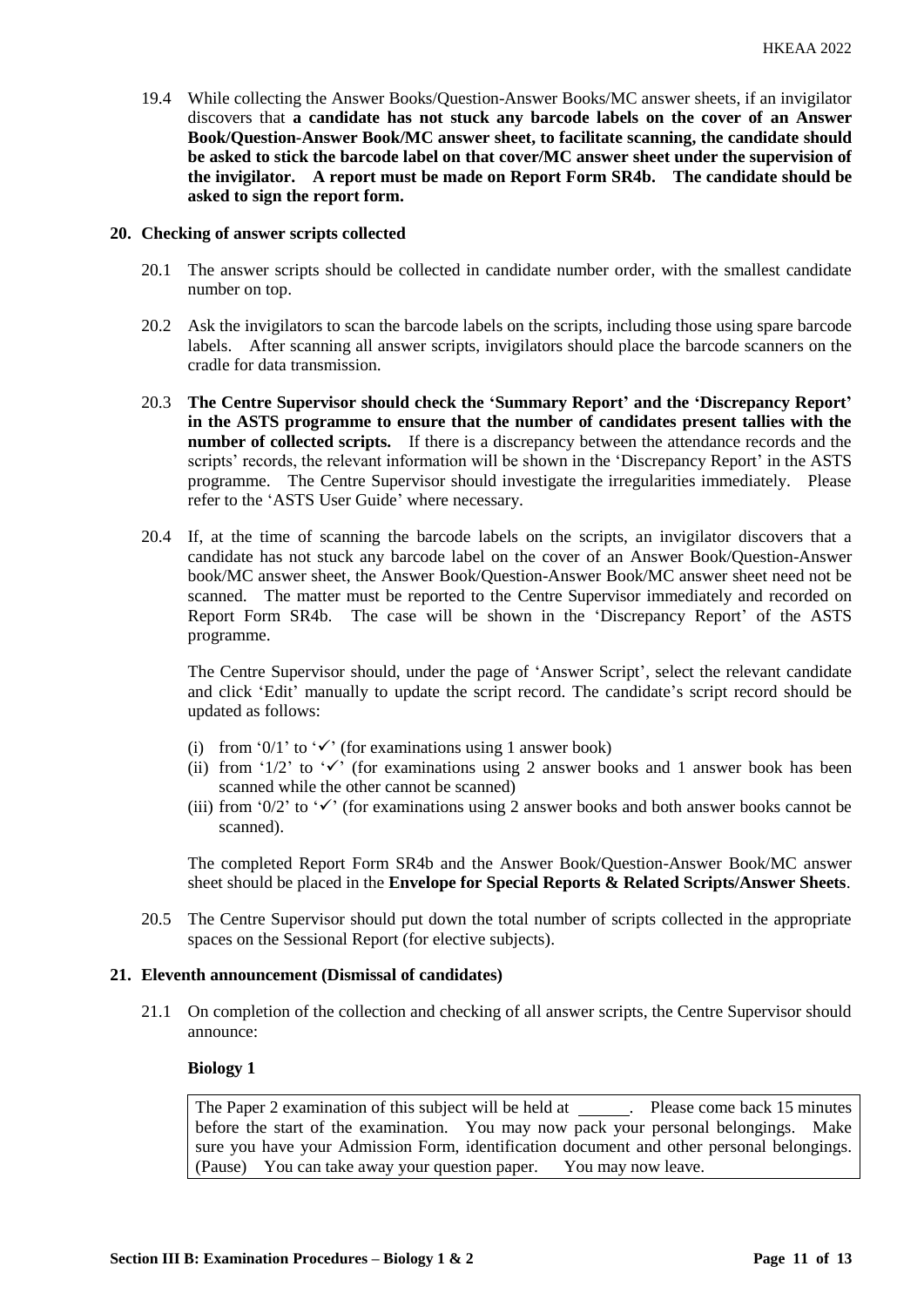You may now pack your personal belongings. Make sure you have your Admission Form, identification document and other personal belongings. (Pause) You can take away your question paper. You may now leave.

21.2 In the case of a candidate reporting any irregularity concerning the examination (e.g. requests a realignment of his/her MC answers or reports a mistake in the use of answer books), the Centre Supervisor should record the details of the irregularity (such as whether the case was reported before or after the dismissal of candidates) on Report Form SR4g so that follow-up action can be taken by the HKEAA (see *Section IV paragraph 20* on candidates using wrong answer books).

## **22. Completing the Sessional Report (for elective subjects)**

The Sessional Report (for elective subjects) should be completed by the Centre Supervisor and two invigilators (including one invigilator not provided by the centre school). This report need not be returned daily. It should be returned to the Scripts Collection Centre after the very last HKDSE examination session in the centre.

## **23. Packing of scripts and examination materials**

- 23.1 The Centre Supervisor should refer to the Script Envelope Summary (see *Specimen 26B*) for the number of pre-printed script envelopes provided to the centre. The answer books should be placed in the appropriate script envelopes (see *Specimen 26A*) in candidate number order according to the candidate number ranges printed on the script envelope labels. The number of scripts inside should be written on each of the envelopes. Each envelope should be sealed with a piece of Security Adhesive Tape. The Centre Supervisor and one invigilator should then sign on the flap of the envelope across the tape (see *Specimen 27*). The envelopes must be tied with a piece of string for carrying purposes.
- 23.2 The MC answer sheets (absentees excluded) should be placed in the original answer sheet folder (see *Specimen 28*) which should then be placed in the clear plastic bags provided. The plastic bags should be sealed with Security Adhesive Tape. Do not bend or tie the folders. Except for the last folder, answer sheets of candidates (absentees excluded) from each 100 seats should be placed in one folder, e.g.

#### **Seat Number Range Folder**

| $001 - 100$ | $\frac{1}{\sqrt{1}}$ If there are absentees, the folder |
|-------------|---------------------------------------------------------|
| 101-200     | $\rightarrow$ will have fewer than 100 MC               |
| 201-247     | answer sheets                                           |

## 23.3 **Items to be placed in the normal script envelopes/MC answer sheet folders:**

#### **Scripts/answer sheets of**

- (1) candidates who are present (including latecomers, early leavers and additional candidates);
- (2) candidates who cannot produce their Admission Forms but can produce their identification documents and the candidate numbers claimed can be verified;
- (3) candidates whose Admission Forms do not bear their photographs and who cannot produce their identification documents but their personalised barcode sheets can be found at the centre;
- (4) candidates who have disobeyed the 'Stop working' instruction;
- (5) candidates whose calculators do not have the 'H.K.E.A.A. APPROVED' or 'H.K.E.A. APPROVED' label but the calculators are on the Permitted List.